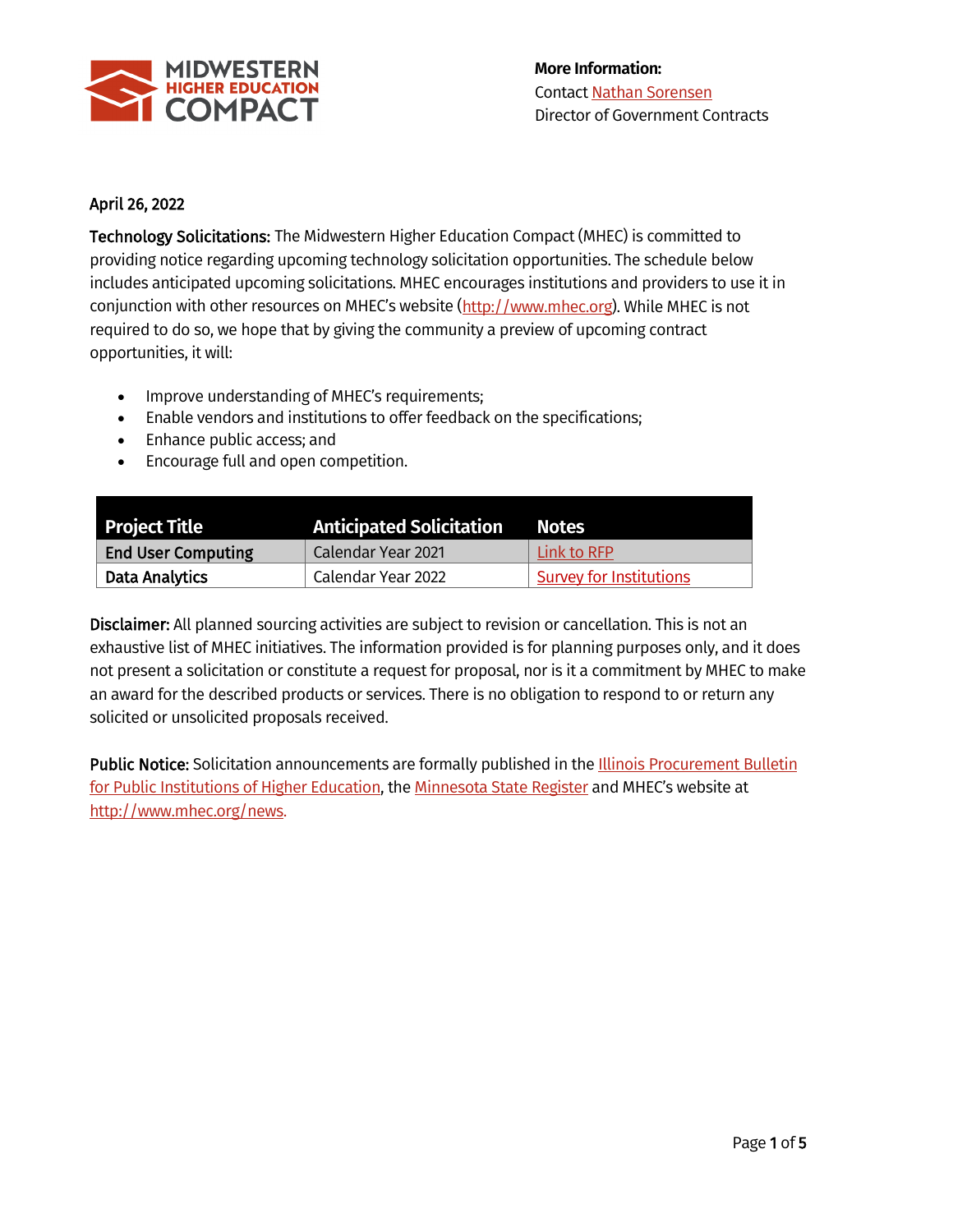

Disclaimer: The following statement is a draft scope of services for a future solicitation and is subject to change without notice. This is not an advertisement.

Public Notice: End User Computing and Peripherals, Device Lifecycle Management Solutions, and Associated Services [MHEC-RFP-10282021](https://www.mhec.org/news/rfp-end-user-computing-peripherals-device-lifecycle-management-and-associated-services-mhec)

Timeline: October – February 2022

Incumbent: Dell [Technologies,](https://www.mhec.org/contracts/technology/computers/dell-technologies) [HP Inc.,](https://www.mhec.org/contracts/technology/computers/hp-inc) and [Lenovo \(United States\)](https://www.mhec.org/contracts/technology/computers/lenovo-united-states-inc)

Purpose of Solicitation: The Midwestern Higher Education Compact (MHEC) is exploring cost-effective end user computing hardware and peripherals, device lifecycle management solutions, and innovative associated services that allow access to networks, data, and systems. In the spring of 2014, MHEC conducted a solicitation for [Computing Hardware and Related Services.](https://www.mhec.org/news/rfp-computing-hardware-and-related-services-desktops-laptops-tablets-servers-storage) Contracts were awarded to Dell, HP Inc., Lenovo, and Oracle. These contracts for Computing Hardware and Related Services are set to expire beginning in June 2022. MHEC is preparing to re-bid for end user computing and peripherals, device lifecycle management solutions, and associated services in an open market competitive solicitation. Each contact award fulfills the public sector acquisition requirements of a competitive sourcing event following the model procurement code for state and local governments. Eligible organizations across the MHEC, NEBHE, SREB, and WICHE compact regions have benefited from the cooperative contracts' consistent pricing and terms, purchasing over \$3 billion dollars of products and services. Eligible organizations utilize the contracts to leverage discounts for hardware, software, support, and maintenance, IT as a Service, professional services, financing, and other related services. Order fulfillment is widely available, including local suppliers, through the channel by authorized resellers or direct from the manufacturer.

Business Drivers: Higher education institutions are continuing to develop digital infrastructures we never imagined before the pandemic to support the changing landscape of delivering digital experiences through a variety of end user computing devices and peripherals. The hybrid and hyflex online learning and remote work experience have changed the digital first expectations for students, faculty, and staff. Technology in its many different forms, and its connection to student access and learning, have become increasingly important. However, many institutions considering these implementations have limited budgets and staffing to properly source these enterprise level solutions. Throughout the Midwest region, institutions are seeking to enhance their digital services through device lifecycle management and digital transformation efforts to drive future learning models, improved student outcomes, greater affordability, and accessibility to a diverse population in various geographical locations. This may require associated services, regardless of device, that can handle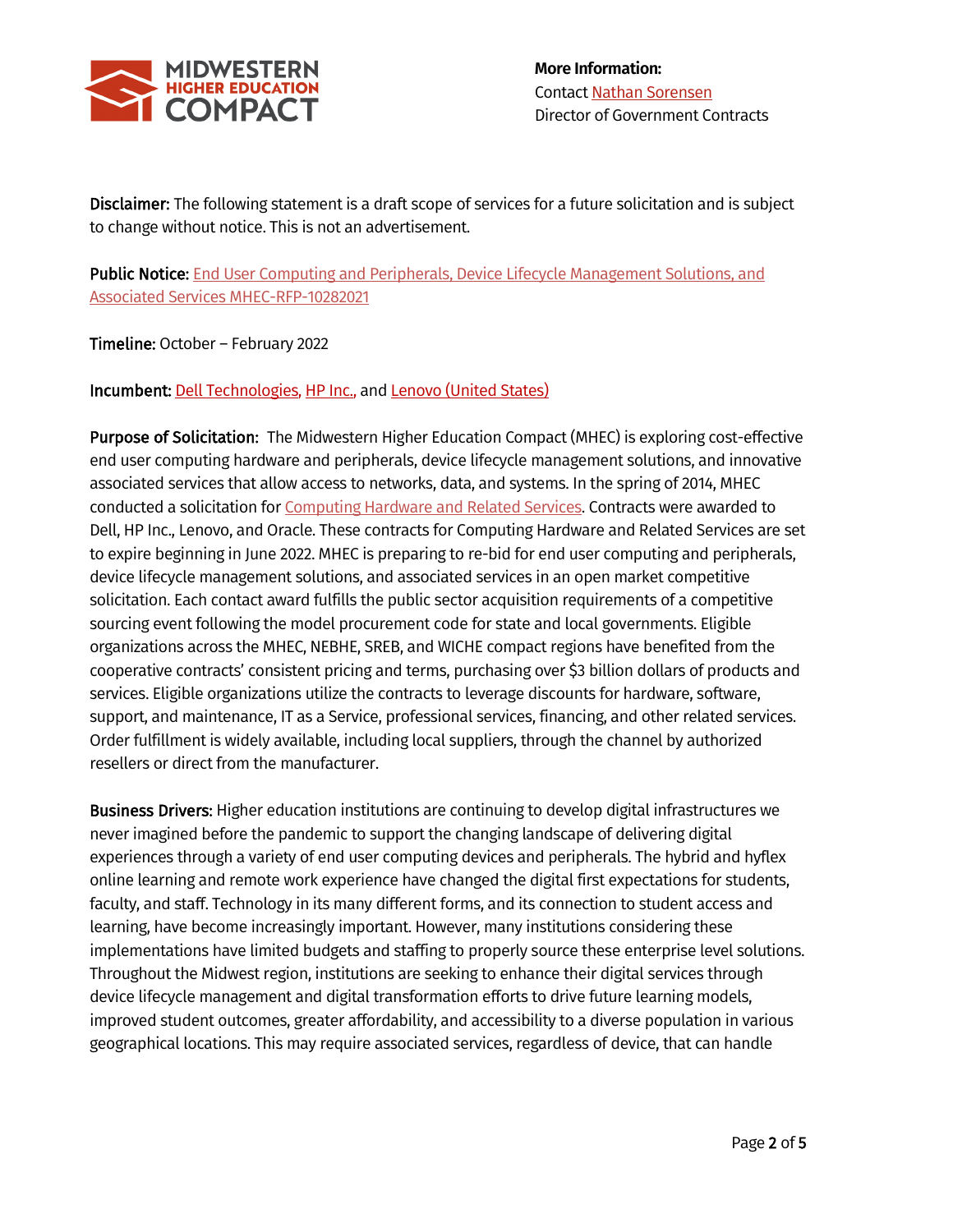

security, bandwidth of all users, self-service tools, and technologies. Additionally, these solutions may need to be centrally managed and supported, with the goal of reducing the time and effort to manage these devices and systems through flexible options to purchase, finance, outsource, or pay-as-you-go.

Proposed Solution: MHEC is seeking to solicit one or more technology providers to propose a full line of end user computing and peripherals, device lifecycle management solutions, and associated services in an upcoming request for proposals. In addition to the applicable products, hardware, software, IT as a Service (ITaaS), managed services, service solutions, financing, or other associated services; any proposed solution needs to have as options: implementation costs, consulting fees, maintenance, technical support, security, and training to the extent necessary to fully utilize the solution. The intent of the solicitation will be to enter into a master agreement with a framework to allow providers to write orders and institutions to acquire products and services through a defined fulfillment channel and a starting point for price. This framework facilitates a direct relationship between the technology provider and institutions with discounted pricing as well as terms and conditions that are better than most institutions can negotiate individually. This process is designed to minimize the burden on administrative resources for institutions in the region, saving both time and money. Additionally, it allows both the institution and the provider to focus most of its energy on finding the technology solution that best fits the institutions needs and negotiating the providers order, instead of creating the contract itself.

Term of Contract: The initial term of three (3) years, plus four (4) year option to renew.

## Method of Award: Best Value

Competitive Process: All solicitations undertaken are open, fair, and follow a competitive bid process. MHEC adheres to the model procurement code for state and local government for conducting open and competitive solicitations in accordance with applicable rules and regulations of MHEC's member states.

Public Notice: Solicitation announcements are formally published in the Illinois Procurement Bulletin [for Public Institutions of Higher Education,](https://www.procure.stateuniv.state.il.us/dsp_iphec.cfm) th[e Minnesota State Register](https://mn.gov/admin/bookstore/register.jsp) and MHEC's website at [http://www.mhec.org/news.](http://www.mhec.org/news)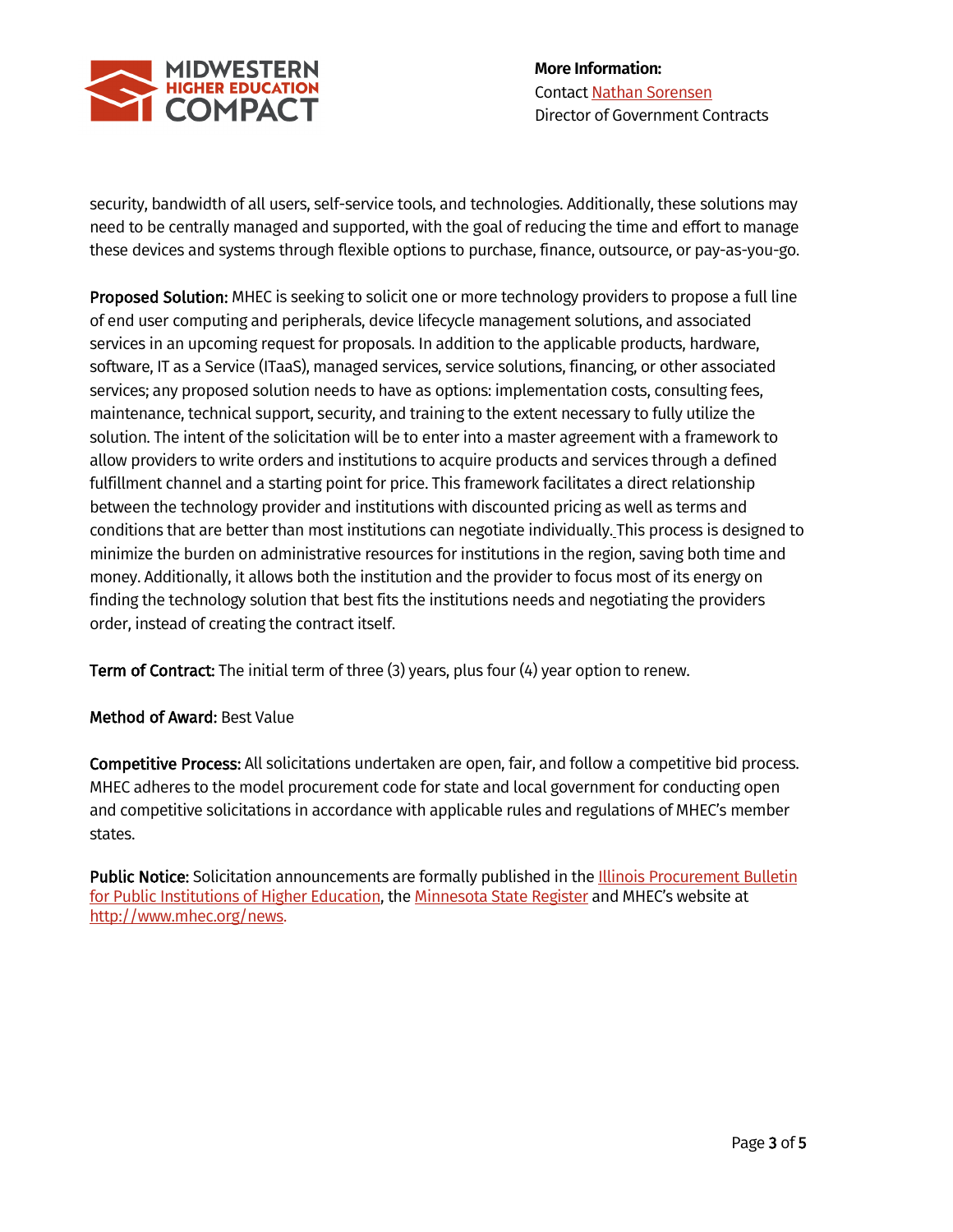

Disclaimer: The following statement is a draft scope of services for a future solicitation and is subject to change without notice. This is not an advertisement.

Title: Data Analytics for Student Success, Institutional Efficiencies, and Integration

Timeline: May – September 2022

## Incumbent: [SAS Institute](https://www.mhec.org/contracts/technology/software/sas)

Purpose of Solicitation: The Midwestern Higher Education Compact (MHEC) is exploring innovative solutions to advance the use of data analytics for student success, institutional efficiencies, and integration to assist colleges and universities, university systems, and states interpret and share the vast amounts of data being produced every day in our hyperconnected world. In January 2014, MHEC awarded SAS Institute a contrac[t SAS MHEC-011014](https://www.mhec.org/contracts/technology/software/sas) for administrative, teaching, and research licenses for SAS Institute full line of on-premise and cloud bundled business intelligence, data analytics, predictive analytics, and visual analytics solutions. The tiered licensing options offers K-12, and higher education institutions bundled software packages with ceiling pricing for the first year and renewal fee; plus 60% off SAS academic training. The award fulfills the public sector acquisition requirements of a competitive sourcing event following the model procurement code for state and local governments. As part of the contract lifecycle ending November 2022, MHEC will re-bid for data analytics for student success, institutional efficiencies, and integration solutions in an open market competitive solicitation.

Business Drivers: Today's higher education institutions are increasingly leveraging the benefits of data analytics in analyzing their student, alumni, operations, and personnel data. Integrating with other systems and services within private and public cloud networks creating reliable data streams from student information systems (SIS), learning management systems (LMS), other enterprise resource planning (ERP) systems, and from the ecosystem of partners to capture, maintain, and make accessible through easier data exploration. Institutions are seeing the benefits from the information, reports, and resources that measure student success and achievement. These insights provide the best opportunities for the use of data, statistical algorithms, and machine learning techniques to identify the likelihood of future outcomes based on historical data. Institutional efficiencies benefit as well using dynamic visualization reporting solutions with dashboard tools available across all departments and locations, to improve the performance of various business operations such as administration, human resources, facilities, and finance. Integration allows the institutions to deliver relevant selfservice information using the user's platform of choice to create stronger connections. Students want to discover new insights that they can implement to improve their learning strategies. Going beyond knowing what has happened to providing information necessary for faculty and staff to make datadriven decisions on the best policies and practices that affect students. Besides easier data